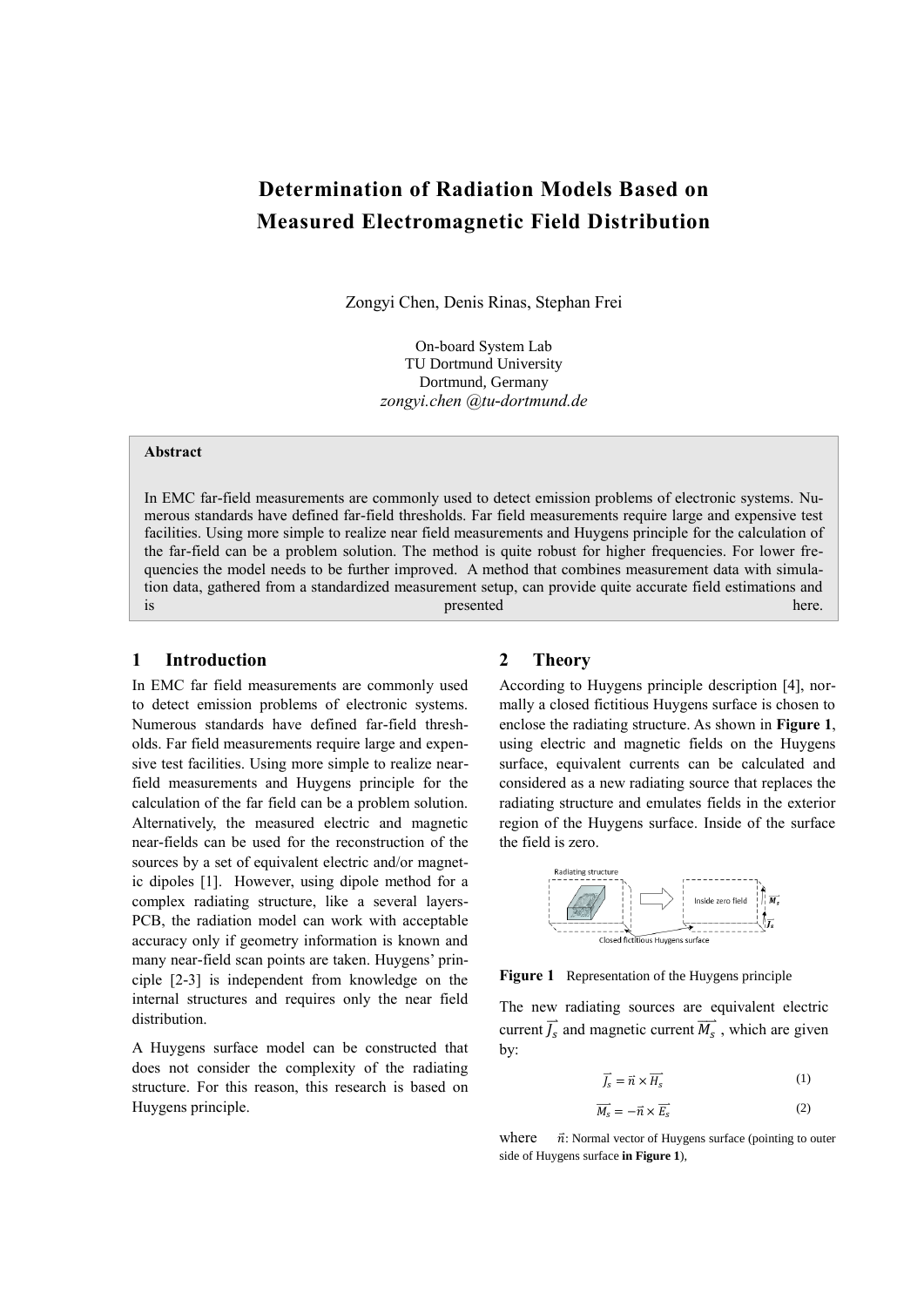#### $\overrightarrow{E_s}$ ,  $\overrightarrow{H_s}$ : Fields on Huygens surface.

As illustrated in **[Figure 2](#page-1-0)**, if the proper Huygens surface S has been chosen, and both electric currents and magnetic currents on Huygens surface are known, the radiation model can be created.



<span id="page-1-0"></span>**Figure 2** Field calculation in Cartesian coordinate system

By integrating all sources the field at an observation point P can be expressed as:

 ⃑ ( ) ∬( ⃑⃑ ( ⃑ ) ⃑⃑⃑⃑⃑ ( ⃑ ) ( ⃑⃑ ) ( ⃑ ) (3)

Where  $G(\vec{r}, \vec{r'})$  is free space Green's function.

### **3 Simulations and Measurements**

#### **3.1 Comparison of Huygen's surface calculation with full wave simulation of the complete structure with Method of Moment (MoM)**

A dipole antenna structure in free space, as represented in **[Figure 3](#page-1-1)**, has the length of 15 cm and the radius of 1 mm. An excitation of 1 V in the middle of the antenna is assumed. Observation point is [0.25 m, 0.25 m, 0.25 m]. Size of Huygens surface is 4 cm (length) x 4 cm (width) x 19 cm (height). The electric field of from Huygens surface and calculation with MoM of the physical structure matches well for all three components. MoM based software Concept-II [5] is used in this research.



<span id="page-1-1"></span>Figure 3 Comparison of electric field from theoretical calculation with MoM using a dipole antenna

**3.2 Huygens surface size and discretization size** Error caused by different Huygens surface and discretization sizes has been investigated by observing the error of field magnitude at the observation point. As shown in **[Figure 4](#page-1-2)**, a 1.5 m wire placed at 5 cm above a metal plate  $(2 \text{ m x 1 m})$  is taken as a wire loop structure, the structure is above infinite ground 0.9 m. The wire loop is excited with 1 V and terminated with 50 Ohm. Observation point is at [0.75 m, - 1 m, 0.95 m], which is 1 m distant to center of wire, and with the same height as wire. As represented in **[Figure 5](#page-2-0)**, upper figure shows that when discretization size is 2.5 cm (mesh size), error caused by different distances (Distance is the height between real radiating structure and each side of Huygens surface, different distance results in different size of closed Huygens surface). The magnitude of horizontal electric field has error of less than 1.5% for non-resonance frequencies.The lower figure shows when each side of Huygens surface is 5 cm distant to radiating structure, discretization sizes (mesh sizes) have been varied from 1 cm to 3 cm, the error of non-resonances are less than 0.5 %. Both subfigures show that the error is larger, maximal up to 5.5 % only for resonances.



<span id="page-1-2"></span>**Figure 4** Structure used for investigation of Huygens surface size and discretization size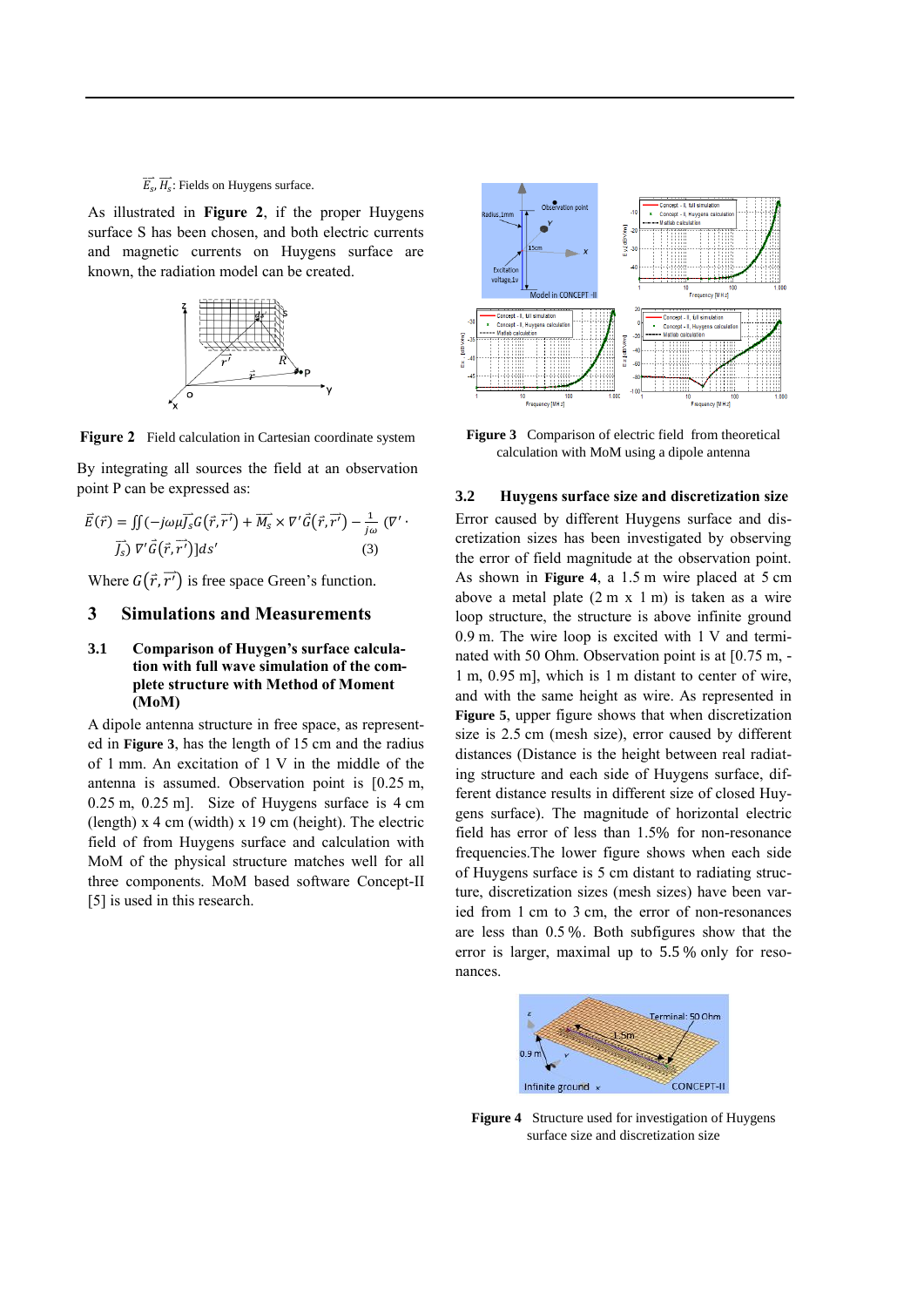

<span id="page-2-0"></span>**Figure 5** Field magnitudes resulting from Huygens surface sizes (upper) and discretization sizes (lower)

#### **3.3 Near-field measurements**

The structure shown in **[Figure 6](#page-2-1)** has been used for near-field measurements, it's a wire (8 cm) above a metal plane (10 cm x 5 cm) with height 0.25 cm. The excitation is 2 V with 50 Ohm internal resistor. Each side of the Huygens surface has 1 cm distance to the structure. Firstly, using simulated fields from Concept-II, Gaussian white noise with different SNR have been added to complex field data (both electric and magnetic fields). The predicted electric field at 3 m (illustrated in **[Figure 7](#page-2-2)**) shows that radiation model created based on Huygens principle can work quite robustly. For lower frequencies, the deviation becomes larger. As a verification, **[Figure 8](#page-2-3)** shows comparison of the near-field measurement on top side of Huygens surface for magnetic field y-component at 31 MHz. It can be seen from the figure, both magnitude and phase are very noisy, which cause problem for radiation model creation, the near-field measurement result (in **[Figure 8](#page-2-3)**) shows a good agreement with the simulation result (in **[Figure 7](#page-2-2)**).



<span id="page-2-1"></span>**Figure 6** structure used for near-field measurements



<span id="page-2-2"></span>**Figure 7** Electric field at 3 m with different SNR added to complex electric and magnetic field on Huygens surface



<span id="page-2-3"></span>**Figure 8** Comparison of simulated field with measured field

## **4 Conclusion and future work**

In the research calculation of electric far-field using ideal electric and magnetic field distribution on Huygens surface has been compared with the simulated field from the physical structure model. Furthermore, investigations on discretization and size of Huygens surface were carried out such that an accurate radiation model could be determined for meaningful farfield prediction. Besides, this research has investigated how accuracy of radiation model is influenced by noisy field data using different SNR, and has shown deviations between field data that obtained from nearfield measurement test bench and simulation. It can be concluded that noisy electric and magnetic field distributions on Huygens surface cause much more problems at lower frequencies than at higher frequencies for determining the far-field. Future work will focus on how to improve radiation model for lower frequencies.

# **5 References**

[1] T.Xin, D. W. P. Thomas, A. Nothofer, P. Sewell, and C. Christopoulos. "Modeling Electromagnetic Emissions From Printed Circuit Boards in Closed